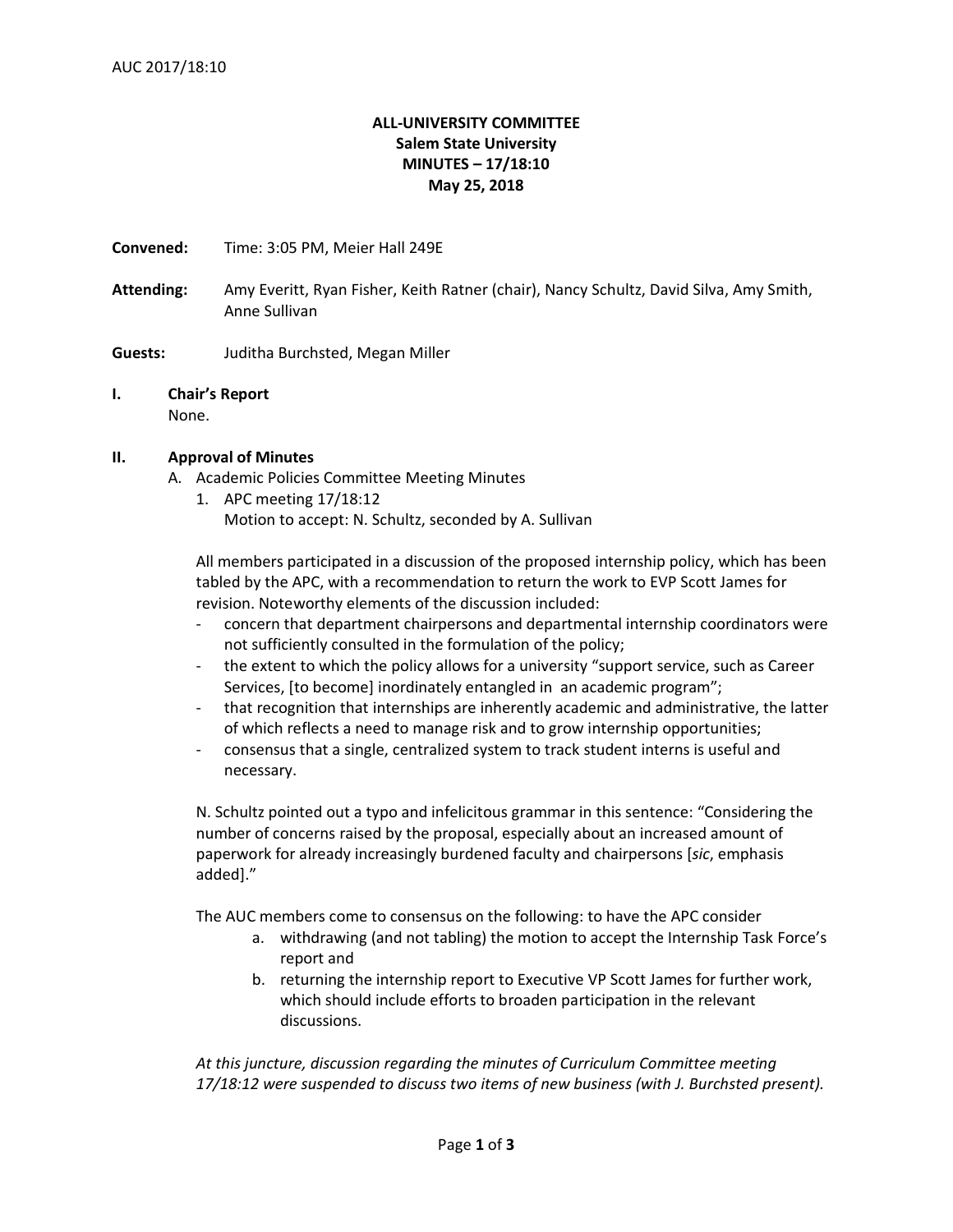## **IV. New Business**

A. Election of an AUC Executive Committee

Members discussed the need to elect an executive committee for the summer, per the provisions of the collective bargaining agreement (p. 81). The following names were placed into nomination:

Faculty Members: R. Fisher, A. Smith Administrators: K. House, D. Silva

Students: D. Dominguez, D. Veira

Motion to close nominations and vote: N. Schultz, seconded by A. Sullivan All candidates voted to the executive committee by a unanimous vote.

## B. Expedited review of two revised policies (School of Nursing)

In response to a recent action by the Massachusetts Board of Registration in Nursing (BORN) to change the status of Salem State University's School of Nursing from "approved" to "approved with warning," nursing chairperson D. Hills and nursing associate dean L. Frontiero submitted to the AUC chair K. Ratner (via Provost D. Silva) two academic policy proposals forms (18:272; 18:273). D. Silva explained the need to move these two proposals through the governance process sufficiently in advance of a June 30, 2018 deadline set by the BORN to have both policies fully implemented and published on the University's website.

Motion to forward both academic policy proposal forms to the APC with a request that the APC record and transmit the results of a vote to AUC chair K. Ratner by noon on Wednesday, May 30, 2018: R. Fisher, seconded by A. Sullivan.

Unanimously approved. A. Smith will forward documents and a charge to APC chair P. Walker.

## *New business having been transacted, the AUC resumed its review of APC meeting 17/18:12.*

Minutes for APC meeting 17/18:12 having been considered and with the chair ascertaining that no further discussion was requested, the minutes were unanimously approved, as corrected.

- 2. Academic Policies Committee 17/18:13 Motion to accept: A. Sullivan, seconded by N. Schultz No discussion. Minutes unanimously approved.
- 3. Academic Policies Committee 17/18:14 Motion to accept: A. Sullivan, seconded by A. Everitt No discussion. Minutes unanimously approved.
- B. Curriculum Committee Meeting Minutes
	- 1. Curriculum Committee 17/18:14 Motion to accept: R. Fisher, seconded by N. Schultz